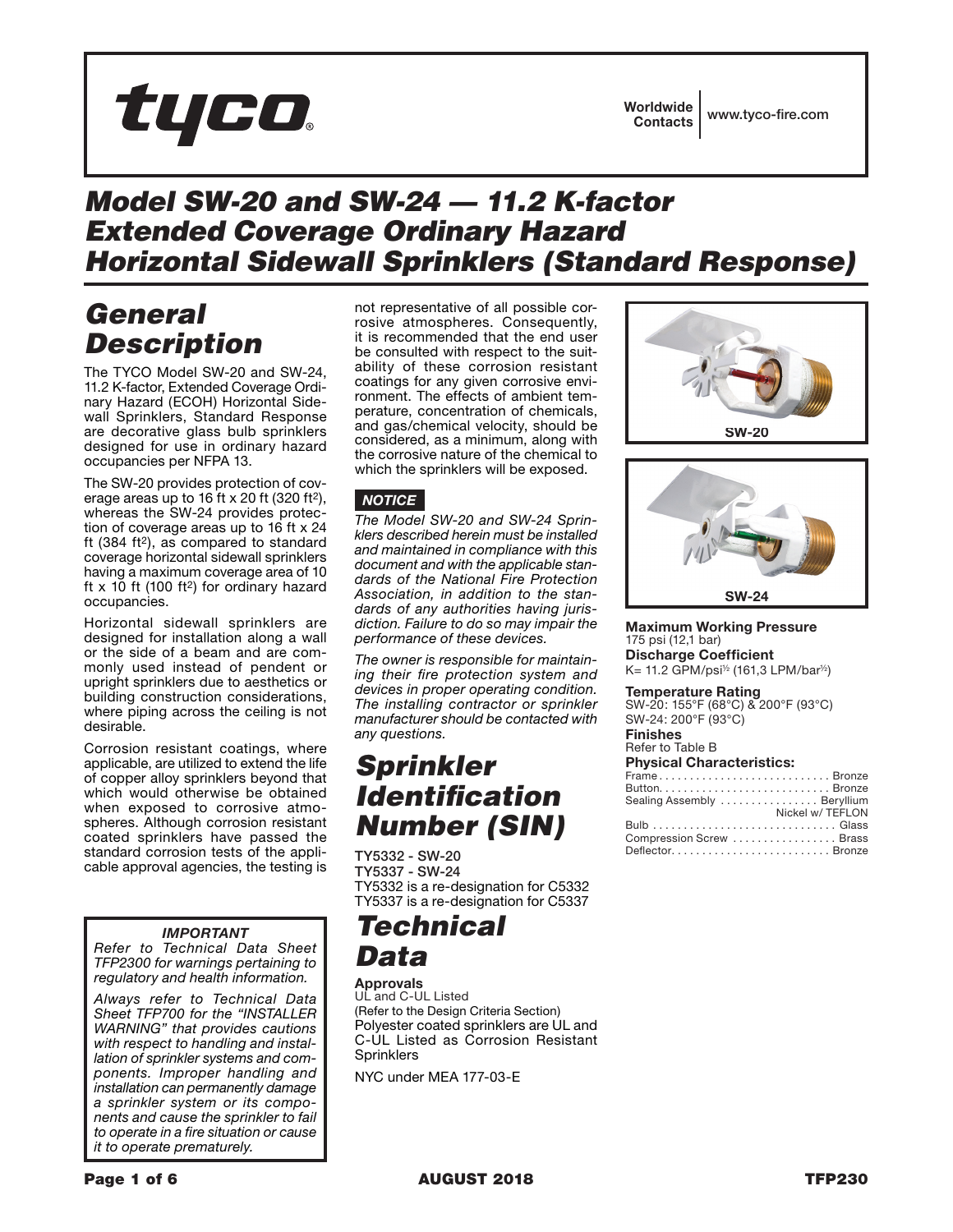### TFP230 Page 2 of 6





# *Operation*

The glass bulb contains a fluid that expands when exposed to heat. When the rated temperature is reached, the fluid expands sufficiently to shatter the glass bulb, allowing the sprinkler to activate and water to flow.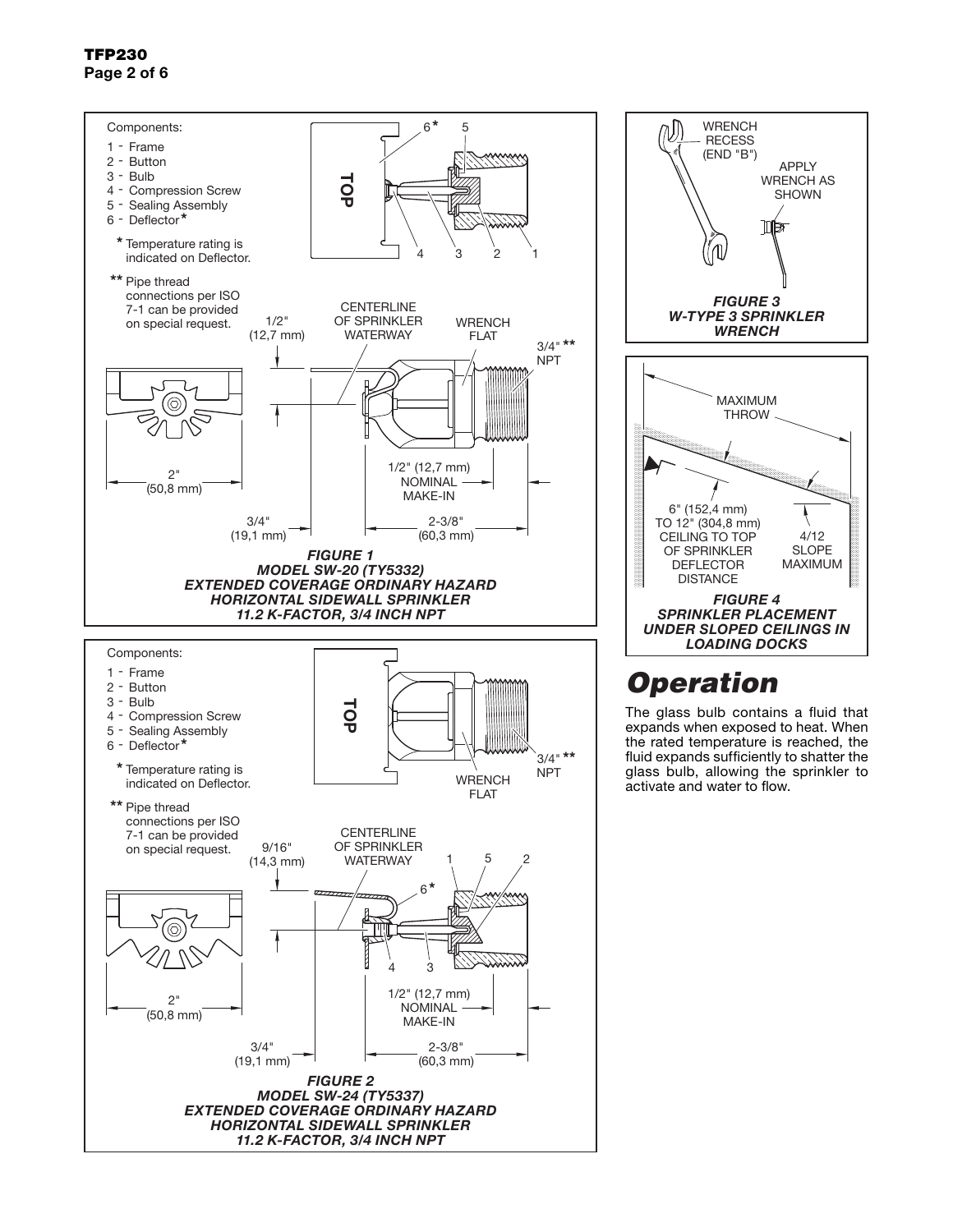| <b>MODEL SW-20 ECOH HORIZONTAL SIDEWALL SPRINKLER (TY5332)</b><br>OH Group 1 (0.15 gpm/sq-ft) |                                                        |                                            |                                                                 |                                                               |                                                           |                                            |  |  |  |  |
|-----------------------------------------------------------------------------------------------|--------------------------------------------------------|--------------------------------------------|-----------------------------------------------------------------|---------------------------------------------------------------|-----------------------------------------------------------|--------------------------------------------|--|--|--|--|
| Response<br>Rating                                                                            | Coverage<br>Area <sup>(1)</sup> .<br>Ft x Ft $(m x m)$ | <b>Minimum</b><br>$Flow(2)$ .<br>GPM (LPM) | <b>Minimum</b><br>Pressure <sup>(2)</sup> .<br><b>PSI (BAR)</b> | Deflector-To-Ceiling<br>Distance <sup>(3)</sup> ,<br>In. (mm) | <b>Sprinkler</b><br>Temperature<br>Rating, <sup>o</sup> F | <b>Minimum</b><br>Spacing $(4)$ ,<br>Ft(m) |  |  |  |  |
| Standard                                                                                      | $16 \times 16$ (4,9 $\times$ 4,9                       | 38 (144)                                   | 11.5(0.79)                                                      | 6 to 12 (150 to 300)                                          | 155, 200                                                  | 8(2,4)                                     |  |  |  |  |
| Standard                                                                                      | $16 \times 18$ (4,9 $\times$ 5,5)                      | 43 (163)                                   | 14.7(1,01)                                                      | 6 to 12 (150 to 300)                                          | 155, 200                                                  | 8(2,4)                                     |  |  |  |  |
| Standard                                                                                      | $16 \times 20$ (4,9 $\times$ 6,1)                      | 48 (182)                                   | 18.4 (1,27)                                                     | 6 to 12 (150 to 300)                                          | 155, 200                                                  | 8(2,4)                                     |  |  |  |  |

### MODEL SW-20 ECOH HORIZONTAL SIDEWALL SPRINKLER (TY5332) OH Group 2 (0.20 gpm/sq.-ft.)

| Response<br><b>Rating</b> | Coverage<br>$Area(1)$ .<br>Ft x Ft ( $m \times m$ ) | <b>Minimum</b><br>$Flow(2)$ .<br><b>GPM (LPM)</b> | <b>Minimum</b><br>Pressure <sup>(2)</sup> .<br><b>PSI (BAR)</b> | Deflector-To-Ceiling<br>$Distance(3)$ .<br>In. (mm) | <b>Sprinkler</b><br>Temperature<br>Rating, <sup>o</sup> F | <b>Minimum</b><br>Spacing <sup>(4)</sup> ,<br>Ft(m) |
|---------------------------|-----------------------------------------------------|---------------------------------------------------|-----------------------------------------------------------------|-----------------------------------------------------|-----------------------------------------------------------|-----------------------------------------------------|
| Standard                  | $16 \times 16$ (4,9 $\times$ 4,9                    | 51 (193)                                          | 20.7 (1,43)                                                     | 6 to 12 (150 to 300)                                | 155, 200                                                  | 8(2,4)                                              |
| Standard                  | $16 \times 18$ (4,9 $\times$ 5,5)                   | 58 (220)                                          | 26.8 (1,85)                                                     | 6 to 12 (150 to 300)                                | 155, 200                                                  | 8(2,4)                                              |
| Standard                  | $16 \times 20$ (4,9 $\times$ 6,1)                   | 64 (242)                                          | 32.7(2,25)                                                      | 6 to 12 (150 to 300)                                | 155, 200                                                  | 8(2,4)                                              |

| <b>MODEL SW-24 ECOH HORIZONTAL SIDEWALL SPRINKLER (TY5337)</b><br>OH Group 1 (0.15 gpm/sg.-ft.)                                                                                                                                                                                                                                                                                      |                                   |          |             |                      |     |        |  |  |  |  |
|--------------------------------------------------------------------------------------------------------------------------------------------------------------------------------------------------------------------------------------------------------------------------------------------------------------------------------------------------------------------------------------|-----------------------------------|----------|-------------|----------------------|-----|--------|--|--|--|--|
| <b>Minimum</b><br><b>Minimum</b><br><b>Minimum</b><br>Deflector-To-Ceiling<br><b>Sprinkler</b><br>Coverage<br>Response<br>Distance <sup>(3)</sup> .<br>Spacing $(4)$ ,<br>$Area(1)$ .<br>$Flow(2)$ .<br>Pressure <sup>(2)</sup> .<br>Temperature<br><b>Rating</b><br>Ft x Ft ( $m \times m$ )<br><b>GPM (LPM)</b><br><b>PSI (BAR)</b><br>Rating, <sup>o</sup> F<br>Ft(m)<br>In. (mm) |                                   |          |             |                      |     |        |  |  |  |  |
| Standard                                                                                                                                                                                                                                                                                                                                                                             | $16 \times 22$ (4,9 $\times$ 6,7) | 53 (200) | 22.4 (1,54) | 6 to 12 (150 to 300) | 200 | 8(2,4) |  |  |  |  |
| Standard                                                                                                                                                                                                                                                                                                                                                                             | $16 \times 24$ (4,9 $\times$ 7,3) | 58 (220) | 26.8 (1,85) | 6 to 12 (150 to 300) | 200 | 8(2,4) |  |  |  |  |

### MODEL SW-24 ECOH HORIZONTAL SIDEWALL SPRINKLER (TY5337) OH Group 2 (0.20 gpm/sq.-ft.)

| Response<br><b>Rating</b> | Coverage<br>$Area(1)$ .<br>Ft x Ft ( $m \times m$ ) | <b>Minimum</b><br>Flow <sup>(2)</sup><br><b>GPM (LPM)</b> | <b>Minimum</b><br>Pressure <sup>(2)</sup> .<br><b>PSI (BAR)</b> | Deflector-To-Ceiling<br>$Distance(3)$ .<br>In. (mm) | <b>Sprinkler</b><br>Temperature<br>Rating, <sup>o</sup> F | <b>Minimum</b><br>Spacing $(4)$ ,<br>Ft(m) |
|---------------------------|-----------------------------------------------------|-----------------------------------------------------------|-----------------------------------------------------------------|-----------------------------------------------------|-----------------------------------------------------------|--------------------------------------------|
| Standard                  | $16 \times 22$ (4,9 $\times$ 6,7)                   | 71 (269)                                                  | 40.2 (2,77)                                                     | 6 to 12 (150 to 300)                                | 200                                                       | 8(2,4)                                     |
| Standard                  | $16 \times 24$ (4,9 $\times$ 7,3)                   | 77 (291)                                                  | 47,3 (3,26)                                                     | 6 to 12 (150 to 300)                                | 200                                                       | 8(2,4)                                     |

NOTES

1. Backwall (where sprinkler is located) by sidewall (length of throw). 2. Requirement is based on minimum flow in GPM from each sprinkler. The indicted residual pressures are based on the nominal K-factor.

3. The centerline of the sprinkler waterway is located below the deflector as shown in Figures 1 and 2.<br>4. Minimum spacing is for lateral distance between sprinklers located along a single wall. Otherwise adjacent our<br>oppo

*TABLE A UL AND C-UL LISTING COVERAGE AND FLOW RATE CRITERIA*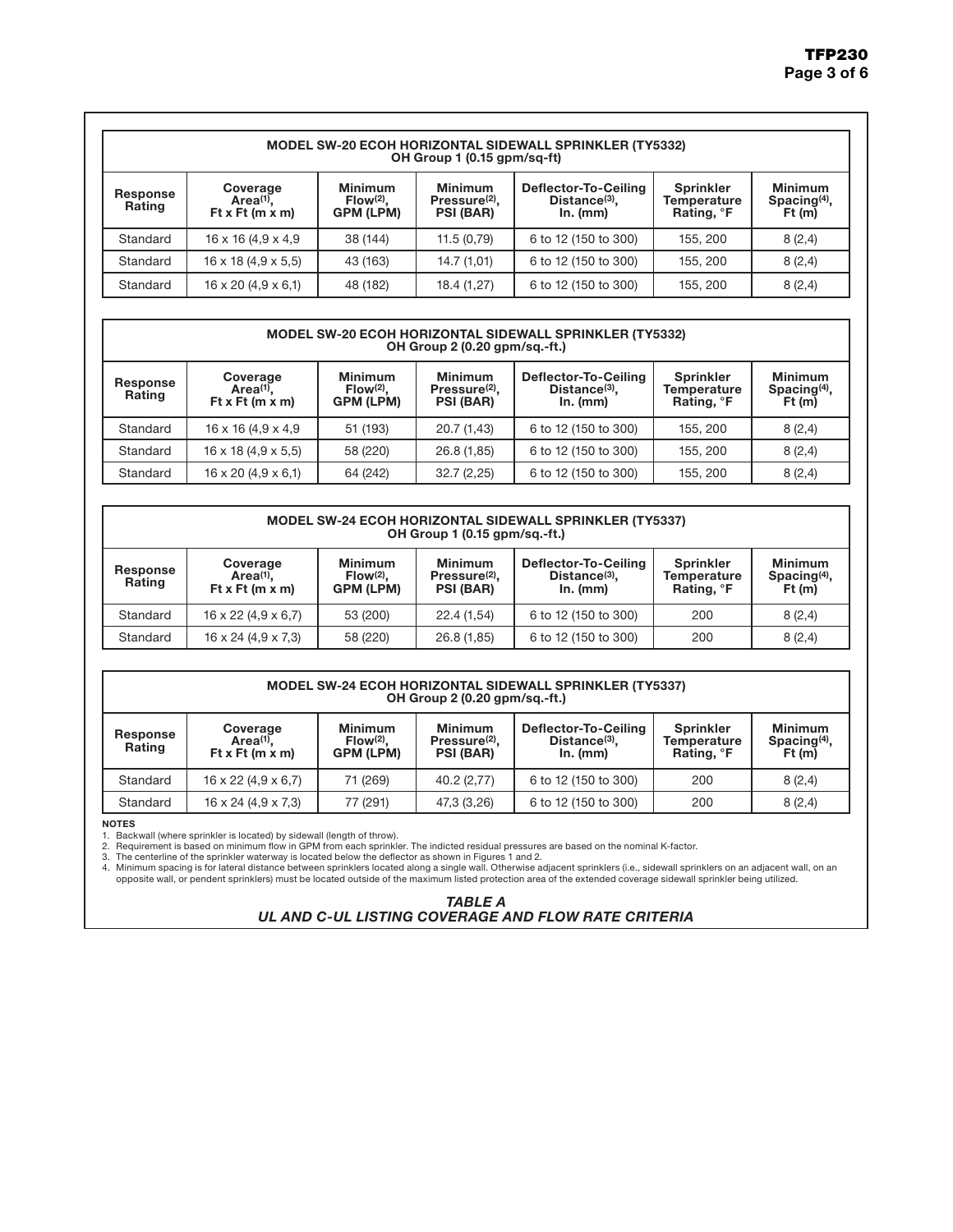# *Design Criteria*

The TYCO Model SW-20 and SW-24, 11.2 K-factor, Extended Coverage Ordinary Hazard (ECOH) Horizontal Sidewall Sprinklers are for use in ordinary hazard occupancies with non-combustible unobstructed construction and with a ceiling slope not exceeding 2 inches per foot (9.2°), using the design criteria provided in Table A, (as well as any additional requirements specified in NFPA 13 for Extended Coverage Sidewall Spray Sprinklers).

A 36 in. (914 mm) clearance must be maintained between the top of the sprinkler deflector and any miscellaneous storage.

The SW-20 and SW-24 may be installed on sloped ceilings in loading docks with a maximum roof slope of 4 in. per foot (18.4°) as shown in Figure 4 and using the design criteria provided in Table A.

The SW-20 and SW-24 can be used only for exposed applications. The SW-20 and SW-24 cannot be recessed.

### *Installation*

The TYCO Model SW-20 and SW-24, 11.2 K-factor, Extended Coverage Ordinary Hazard (ECOH) Horizontal Sidewall Sprinklers must be installed in accordance with this section.

### General Instructions

Do not install any bulb type sprinkler if the bulb is cracked or there is a loss of liquid from the bulb. With the sprinkler held horizontally, a small air bubble should be present. The diameter of the air bubble is approximately 1/16 in. (1,6 mm).

A leak tight 1/2 in. NPT sprinkler joint should be obtained with a minimum to maximum torque of 7 to 14 lb-ft (9,5 to 19,0 N·m). Higher levels of torque can distort the sprinkler Inlet with consequent leakage or impairment of the sprinkler.

Do not attempt to compensate for insufficient adjustment in the Sprinkler by under- or over-tightening the Sprinkler/Support Cup Assembly. Re-adjust the position of the sprinkler fitting to suit.

Step 1. Horizontal sidewall sprinklers are to be installed with their centerline perpendicular to the back wall and parallel to the ceiling. The word "TOP" on the deflector is to face towards the ceiling.

Step 2. With pipe thread sealant applied to the pipe threads, hand tighten the sprinkler into the sprinkler fitting.

**Step 3.** Tighten the sprinkler into the sprinkler fitting using only the W-Type 3 (End B) Sprinkler Wrench (Ref. Figure 3). With reference to Figures 1 and 2, the W-Type 3 Sprinkler Wrench is to be applied to the sprinkler wrench flats

# *Care and Maintenance*

The TYCO Model SW-20 and SW-24, 11.2 K-factor, Extended Coverage Ordinary Hazard (ECOH) Horizontal Sidewall Sprinklers must be maintained and serviced in accordance with this section.

Before closing a fire protection system main control valve for maintenance work on the fire protection system that it controls, obtain permission to shut down the affected fire protection system from the proper authorities and notify all personnel who may be affected by this action.

The owner is responsible for the inspection, testing, and maintenance of their fire protection system and devices in compliance with this document, as well as with the applicable standards of the National Fire Protection Association (e.g., NFPA 25), in addition to the standards of any other authorities having jurisdiction. Contact the installing contractor or sprinkler manufacturer regarding any questions.

Automatic sprinkler systems should be inspected, tested, and maintained by a qualified Inspection Service in accordance with local requirements and/or national code.

Absence of an escutcheon, which is used to cover a clearance hole, may delay the time to sprinkler operation in a fire situation.

Automatic sprinklers must never be painted, plated, coated or otherwise altered after leaving the factory. Modified sprinklers must be replaced. Sprinklers that have been exposed to corrosive products of combustion, but have not operated, should be replaced if they cannot be completely cleaned by wiping the sprinkler with a cloth or by brushing it with a soft bristle brush.

Care must be exercised to avoid damage to the sprinklers before, during, and after installation. Sprinklers damaged by dropping, striking, wrench twist/slippage, or the like, must be replaced. Also, replace any sprinkler that has a cracked bulb or that has lost liquid from its bulb. (Ref. Installation Section).

Frequent visual inspections are recommended to be initially performed for corrosion resistant coated sprinklers, after the installation has been completed, to verify the integrity of the corrosion resistant coating. Thereafter, annual inspections per NFPA 25 should suffice; however, instead of inspecting from the floor level, a random sampling of close-up visual inspections should be made, so as to better determine the exact sprinkler condition and the long term integrity of the corrosion resistant coating as it may be affected by the corrosive conditions present.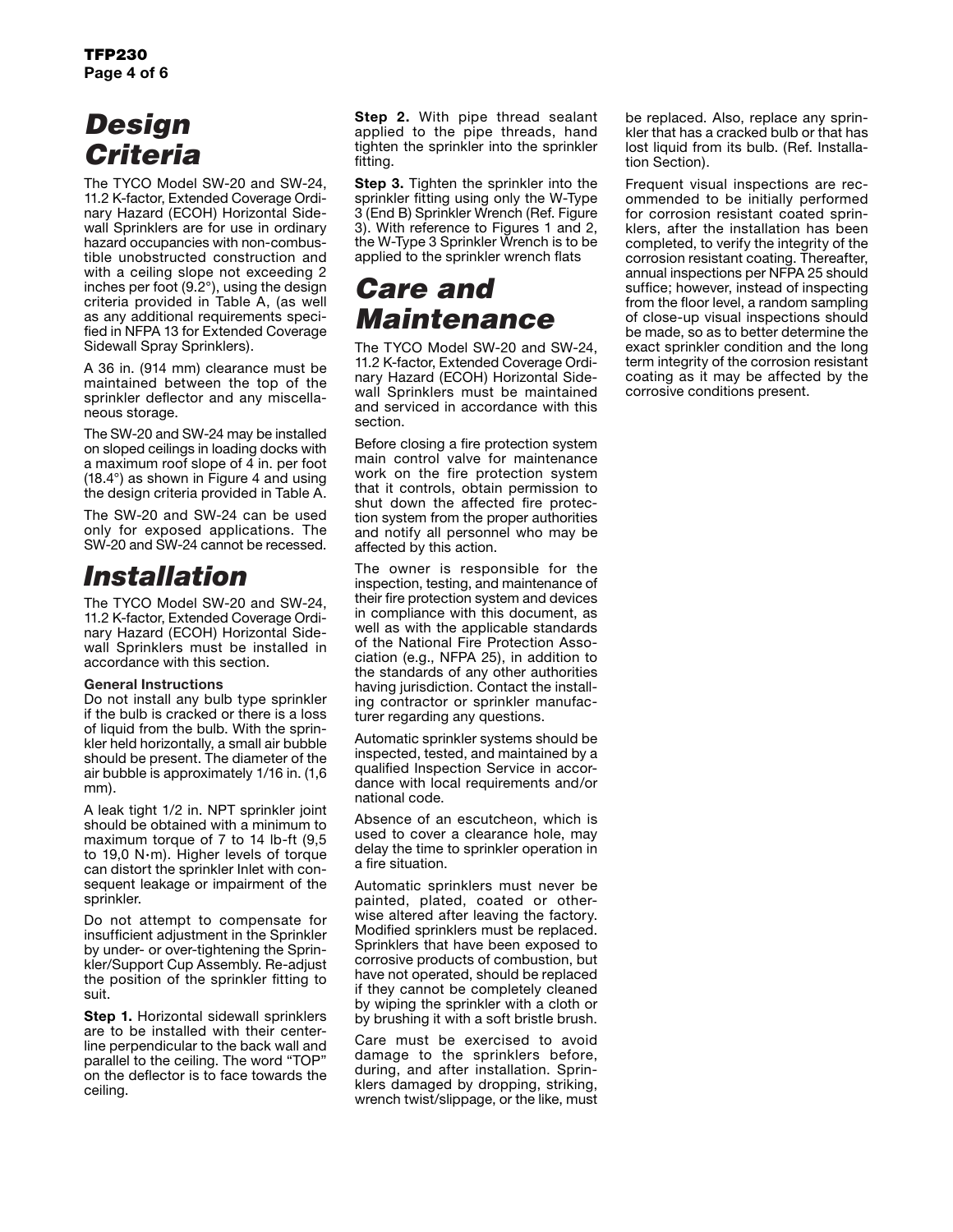

# *Limited Warranty*

For warranty terms and conditions, visit www.tyco-fire.com.

# *Ordering Procedure*

Contact your local distributor for availability. When placing an order, indicate the full product name and Part Numbers (P/N).

#### Sprinkler Assemblies with NPT Thread Connections:

Specify: Model (specify) ECOH Horizontal Sidewall Sprinkler, SIN (specify), (specify) temperature rating, (specify)  $f$ inish,  $P/N$  (specify from Table B)

### Sprinkler Wrench:

Specify: W-Type 3 Sprinkler Wrench, P/N 56-895-1-001